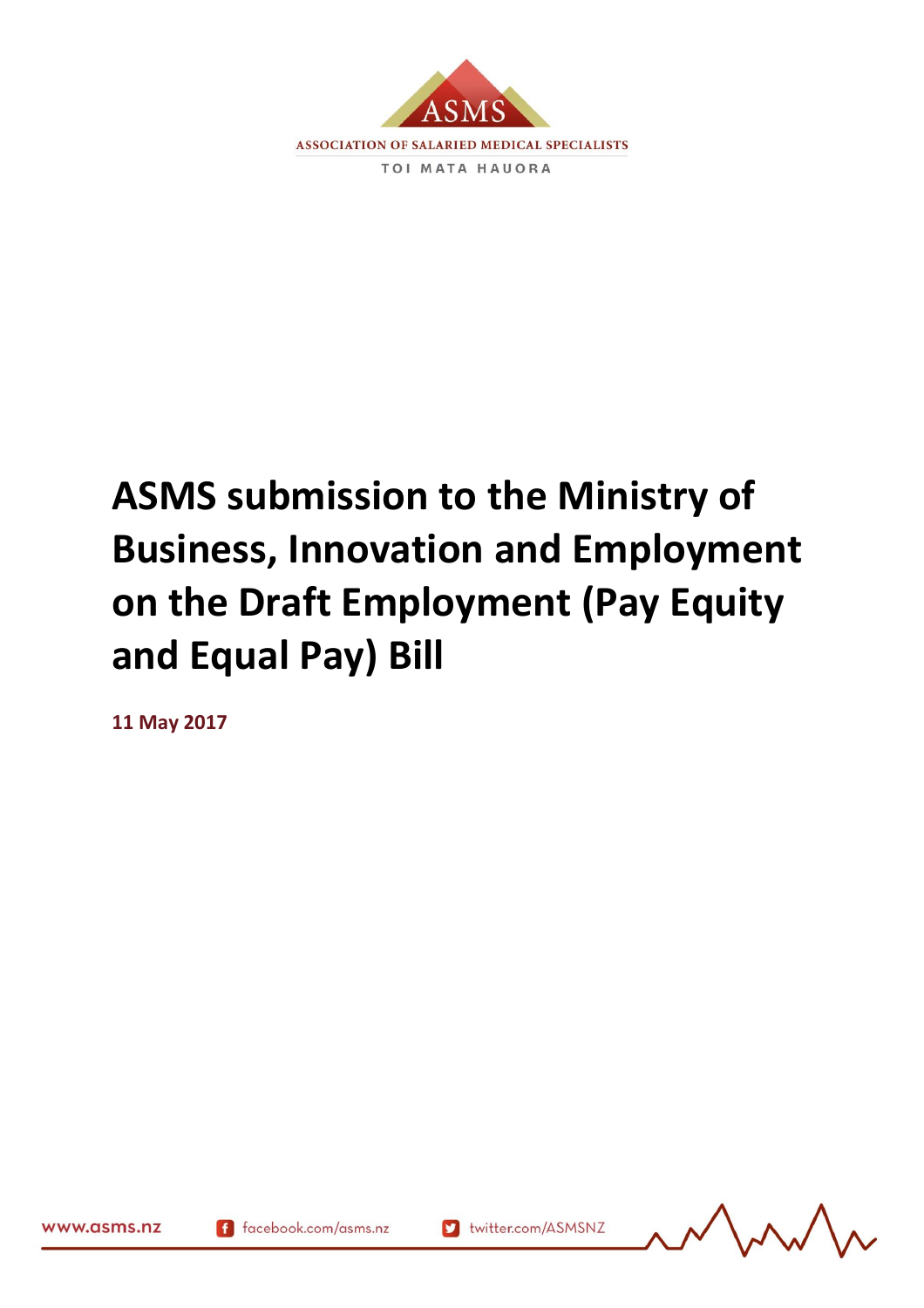## **Introduction**

The short timeframe for submissions on this draft bill have not allowed for this submission to cover all matters on which the Association of Salaried Medical Specialists (ASMS) has a view. It focuses on brief key points that we believe are of the most critical importance - in particular, in applying the principles of fairness and parity in the draft bill.

## **Background**

- 1.1 The Association of Salaried Medical Specialists (ASMS) is a union and professional association of salaried senior doctors and dentists employed throughout New Zealand. We were formed in April 1989 to advocate and promote the common industrial and professional interests of our members and we now represent more than 4,400 members, most of whom are employed by District Health Boards (DHBs) as medical and dental specialists, including physicians, surgeons, anaesthetists, psychiatrists, oncologists, radiologists, pathologists and paediatricians. Over 90% of all permanently employed DHB senior doctors and dentists eligible to join the ASMS are in fact members.
- 1.2 Although most of our members work in secondary and tertiary care (either as specialists or as non-vocationally registered doctors or dentists) in the public sector, a small but significant number work in primary care and outside DHBs. These members are employed by the New Zealand Family Planning Association, ACC, hospices, community trusts, Iwi health authorities, union health centres and the New Zealand Blood Service.
- 1.3 The ASMS promotes improved health care for all New Zealanders and recognition of the professional skills and training of our members, and their important role in health care provision. We are committed to the establishment and maintenance of a high quality, professionally led public health system throughout New Zealand.
- 1.4 The ASMS is an affiliate of the New Zealand Council of Trade Unions.

## **Principles of fairness**

The Ministry of Business, Innovation and Employment (MBIE) states in its introduction to the draft bill that it is "to provide a process and principles to guide employers and employees in making, assessing and resolving pay equity claims in bargaining". Given the purpose of equal pay and pay equity law is to uphold the basic human rights principles of fairness and parity, it follows that the law itself must adhere to those principles.

However, the 'process and principles' described in Clause 23 of the draft bill, particularly concerning the establishment of a hierarchy for selecting appropriate comparators for pay equity cases, create obstacles towards achieving a fair outcome. Under the proposals, those making pay equity claims would have to prove there are no appropriate comparators in each of the steps before moving onto the next step. The process is also prone to confusion. For Family Planning doctors, for example, would a 'similar business' comparator be with salaried doctors employed in private businesses, such as general practitioners, or salaried doctors employed in district health boards?

Clearly, pay comparators are a fundamental part of assessing whether pay inequity exists, and it is vital that those making pay equity claims are not restricted in choosing the equal-value comparison they wish to make in supporting their claim, including, where appropriate, cross-industry comparisons.